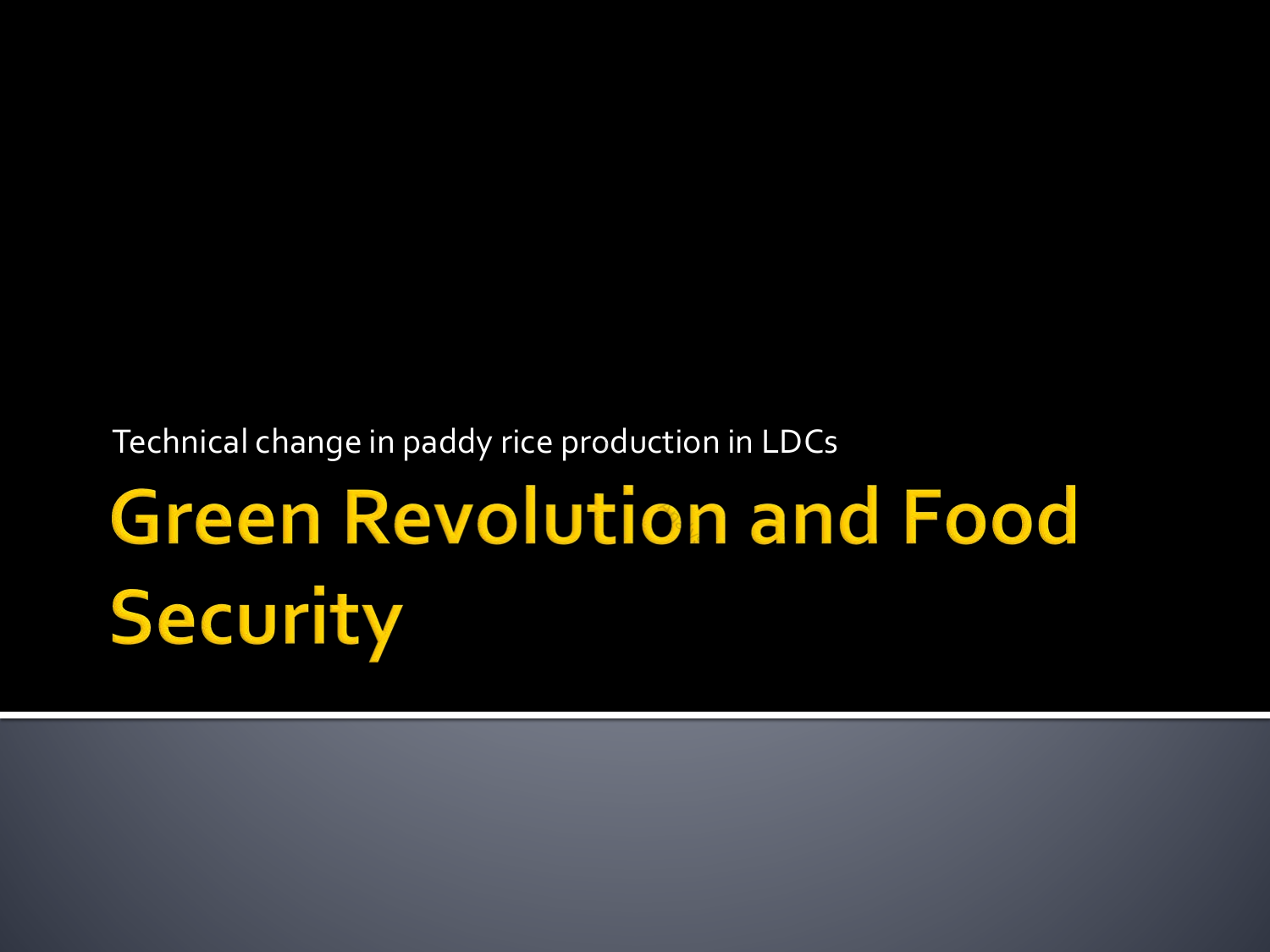#### **Context**

- **2008 Food price increase**
- **Increasing food price volatility**
- **Increase in malnutrition**
- **Discussion of food security versus food** sovereignty
- **Focus on increasing agricultural productivity as** means to address these issues in developing countries, for instance through R&D (e.g. World Development Report 2008) rice increase<br>
pod price volatility<br>
nalnutrition<br>
f food security versus<br>
reasing agricultural pr<br>
dress these issues in d<br>
r instance through R&<br>
nt Report 2008)
- 8 percent of domestic household purchases on processed rice in LDCs (GTAP database)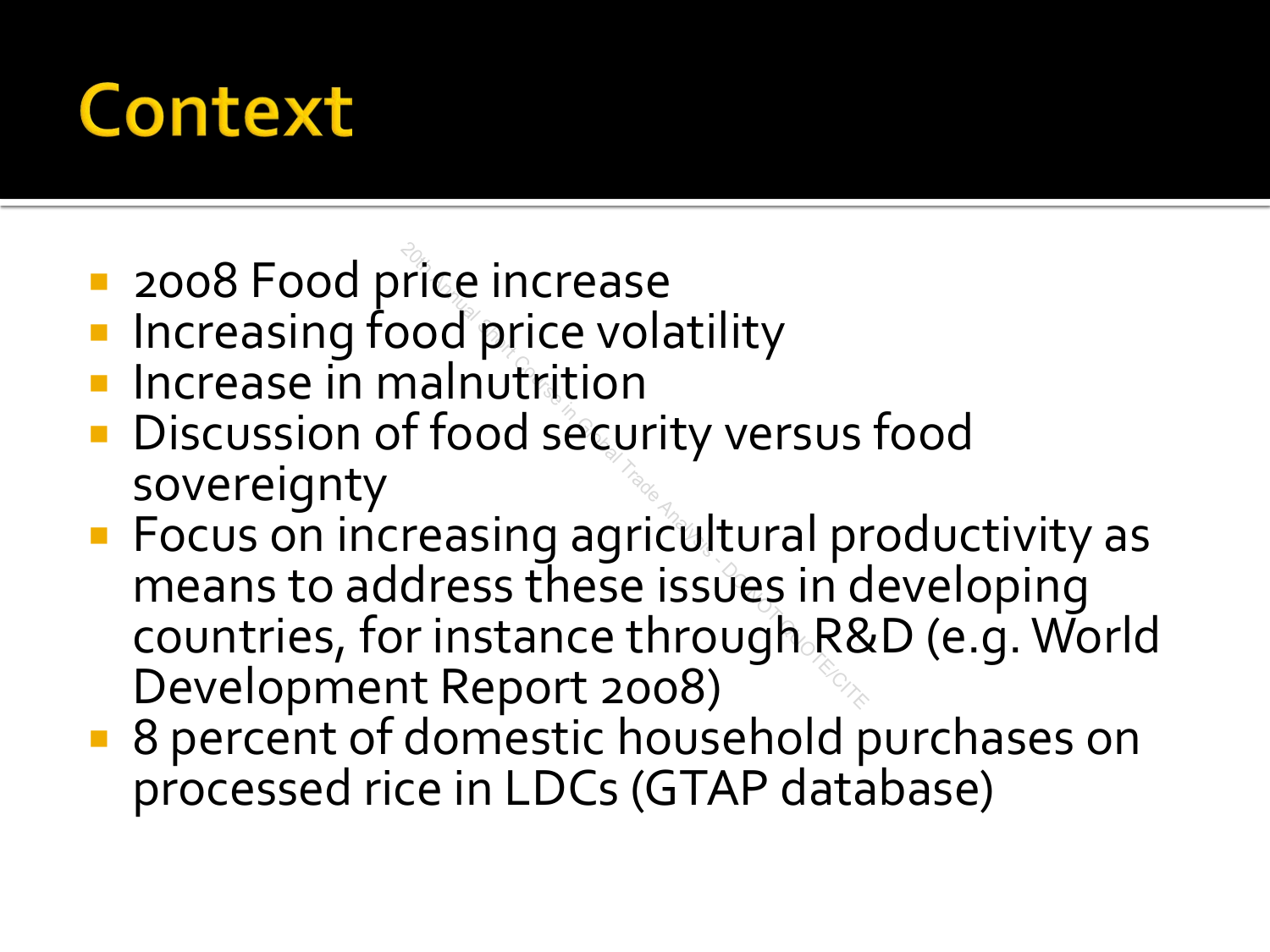#### cenario

### *5 percent shock to sectoral productivity (aoall) in paddy rice sector of LDCs.* <sup>3,</sup><br>20th to sectoral prod<br>addy rice sector of<br>20th analysis - Do North Course<br>20th Course in Guote<br>20th Course - DO NOT QUOTE, 20th<br>20th Course - DO NOT QUOTE, 20th QUOTE, 20th Course in Trade tariffs, 21th Quand

*No change in trade tariffs, etc*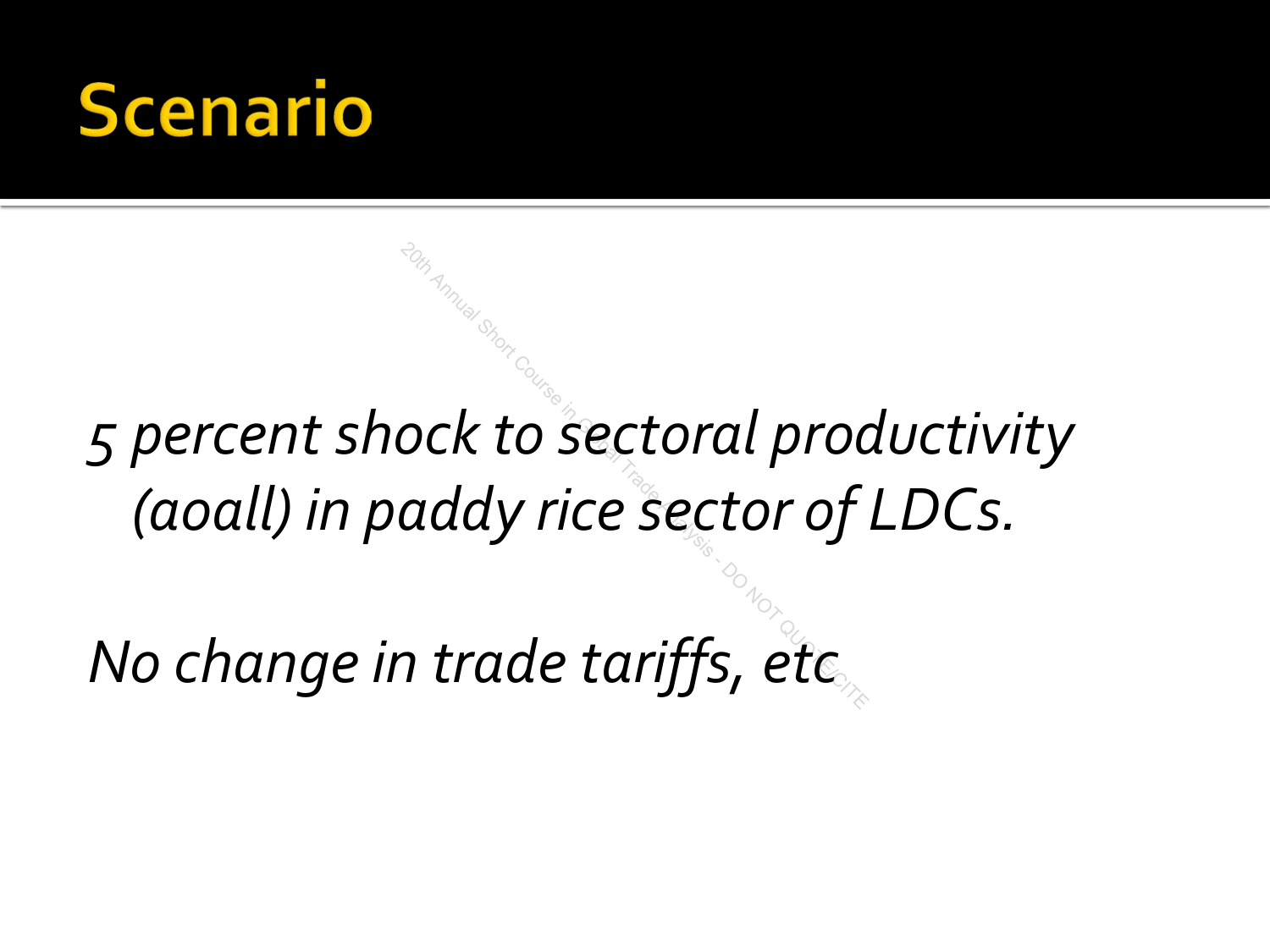#### **Paddy and processed rice sector**

- **2** interlinked sectors paddy and processed rice **Paddy rice** Exectors paddy and protocours and provided and provided and selection<br>and Course is made up to the Course of the Course of the Course of Processed rice costs made<br>diate inputs
	- In LDCs 26 % of total land is allocated to paddy rice production
	- **25% of total paddy costs is made up by land**
- **Processed rice:** 
	- 65 % of total processed rice costs made up by paddy rice intermediate inputs
	- **97%** is for domestic use and 3% is exported
	- Imports represent 1% of domestic production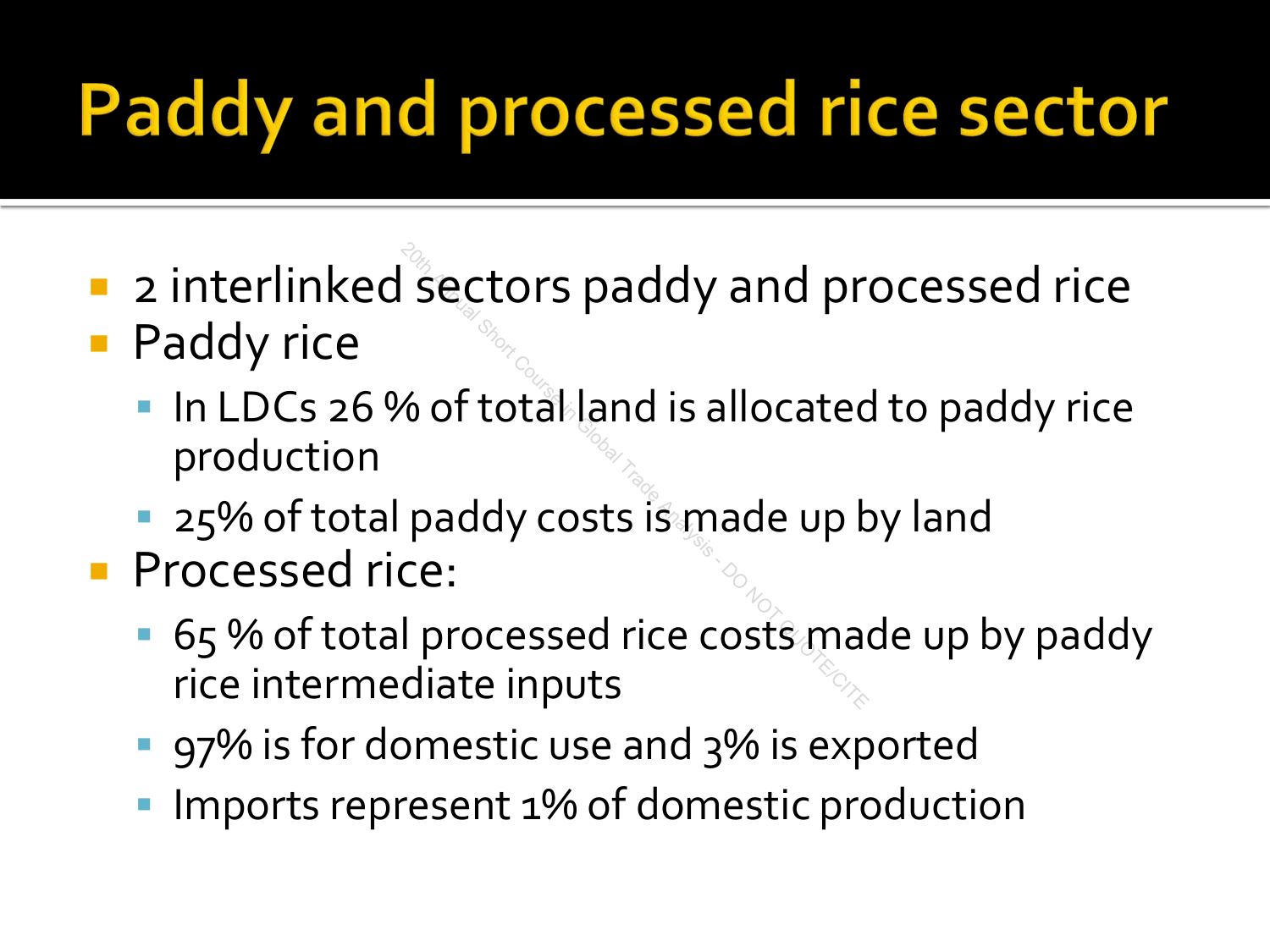#### Results (%)

|                                            | <b>Domestic</b><br>production       | <b>Exports</b>                     | <b>Imports</b>                    |
|--------------------------------------------|-------------------------------------|------------------------------------|-----------------------------------|
| Paddy rice                                 | $+1.43$                             | $+1041.87$                         | $-23.66$                          |
| Processed rice                             | $+1.69$                             | 4261.04                            | $-8.37$                           |
| Other agriculture                          | $+0.15$ (Cereal)<br>$+0.55$ (Wheat) | $+0.15$ (pfbev)<br>$+1.11$ (LVS)   | $-0.38$ (Fibers)<br>+0.27 (Wheat) |
| Non agricultural                           | $-0.39$ (MacElct)<br>$+0.09 (OSR)$  | $-0.53$ (MacElct)<br>$-0.21$ (TCs) | +0.05 (Chem)<br>+0.37 (Wdpap)     |
| $1/\sqrt{2}$ , $\sqrt{2}$ ; and $\sqrt{2}$ |                                     |                                    |                                   |

Key findings:

- Expansion of production and trade balance of paddy rice and processed rice
- Expansion and increase of trade balance for of all agricultural sectors ( USD 218 million)
- Contraction of all manufacturing and most services. Decrease in trade balance for all non-agricultural sectors ( USD -317 million)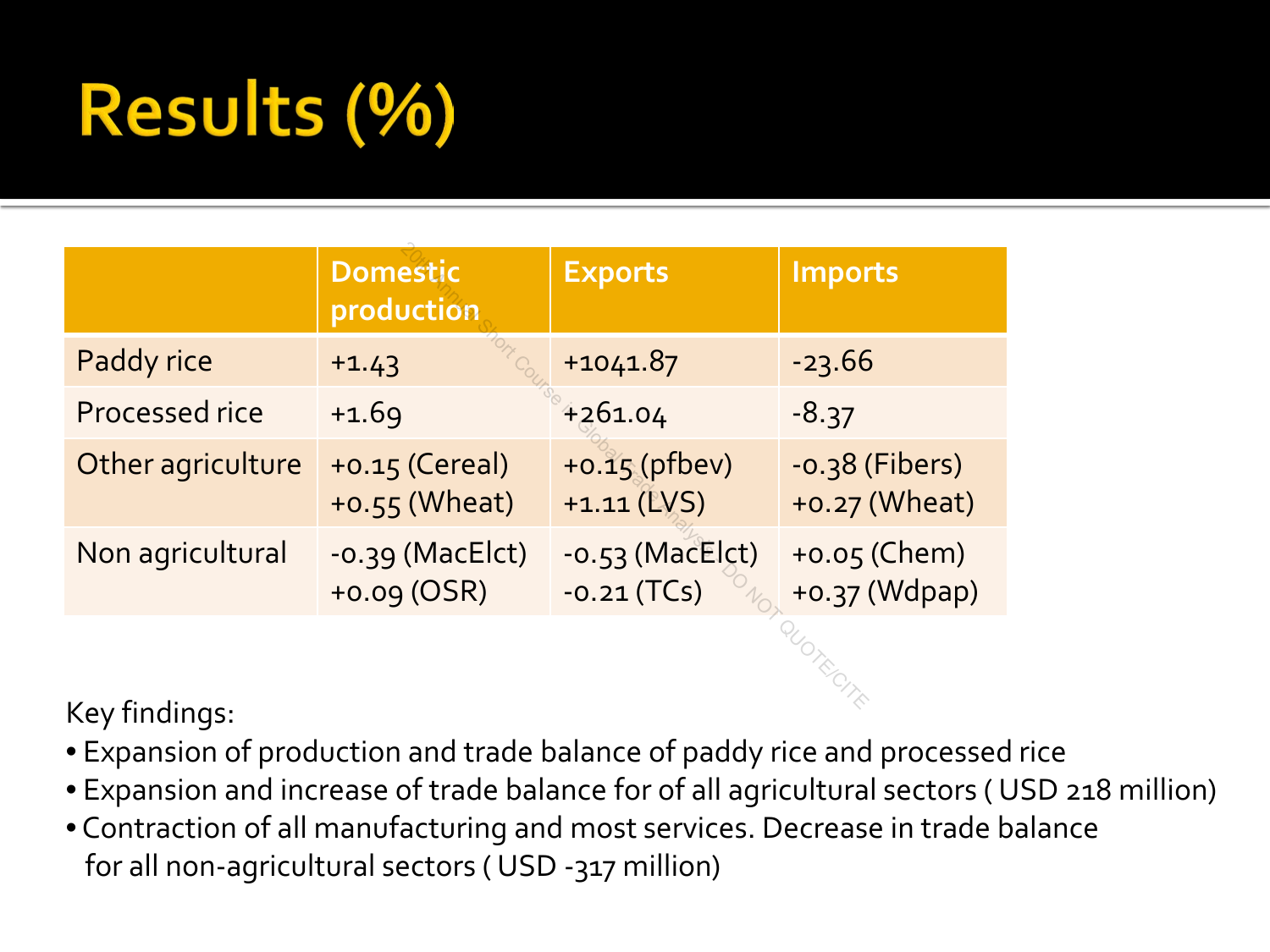#### **Rationale**

| <b>Endowment</b>                                                                              | <b>Price (pfe)</b>                     | <b>Endowment demand (qfe)</b>        |  |  |
|-----------------------------------------------------------------------------------------------|----------------------------------------|--------------------------------------|--|--|
| Land                                                                                          | $5.42$ (paddy rice)<br>$-1.91$ (OthAg) | -2.63 (paddy rice)<br>+ Agriculture  |  |  |
| Unskilled labour                                                                              | $+0.11$                                | + Agriculture<br>+/- Non agriculture |  |  |
| <b>Skilled labour</b>                                                                         | $+0.20$                                | + Agriculture<br>- Non agriculture   |  |  |
| Capital                                                                                       | $+0.17$                                | + Agriculture<br>- Non agriculture   |  |  |
| Key findings:<br>• Paddy rice production becomes less profitable because of increasing supply |                                        |                                      |  |  |

- Paddy rice production becomes less profitable because of increasing supply
- Production increases but less than productivity shock
- Processed rice sector benefits from cheap intermediates (paddy price: -6.45%)
- Other agriculture benefits from cheap land price
- Price labour and capital increase because of increasing demand by agricultural sectors
- Non agricultural sector contracts because of rise in endowment price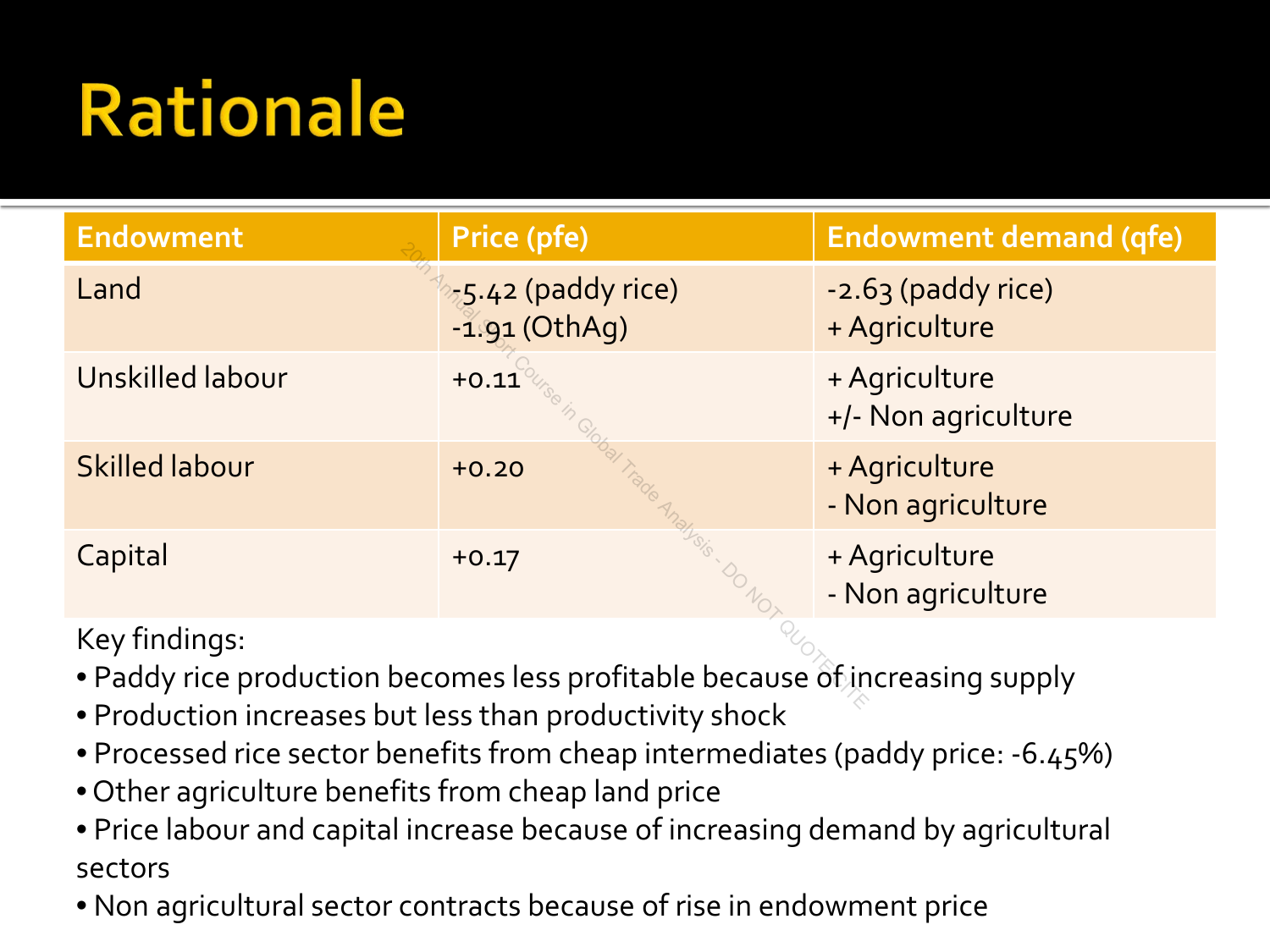#### **Ghana case study**

- **Wants to become less dependent on imports of** rice because of food security-price volatility
- **Possible that there is strong preference for long** grain high quality rice versus short broken domestic processed rice 20 come less dependent<br>20 of food security-price<br>20th Annual Short<br>20th Annualysis Short<br>2011<br>2013 - Po Monder Contes<br>2013 - Analysis Analysis Short<br>2013 - Analysis Short<br>2013 - Analysis Short
- Our finding -8.37 % import of processed rice in LDCs
- **Investigate if processed rice imports are** sensitive to changes in parameters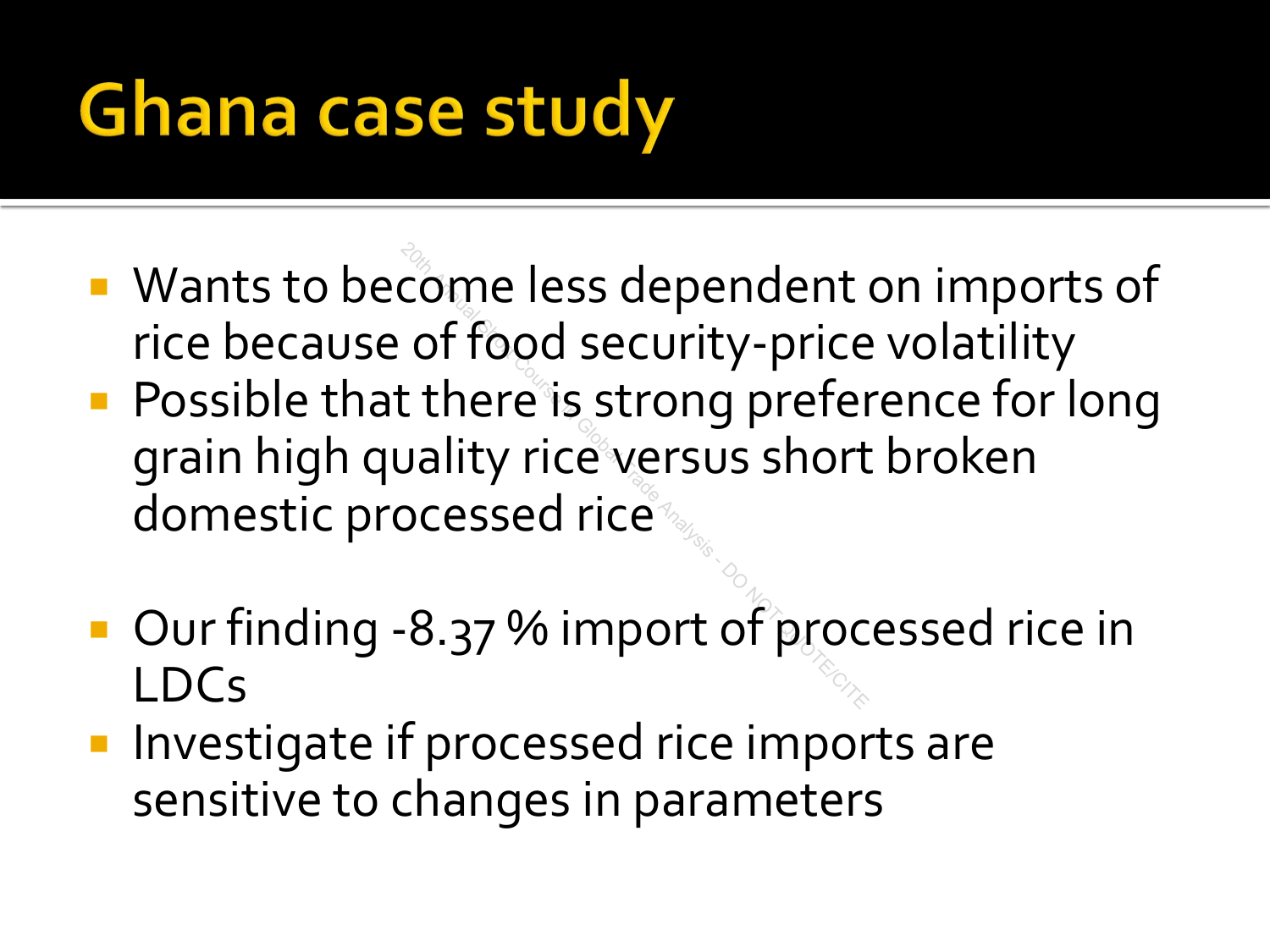#### **Systematic Sensitivity Analysis**

- **Impact of variability/uncertainty of the** Armington coefficient
- **Preference for domestic versus foreign** processed rice demand Priability/uncertainty<br>
2002<br>
2002<br>
2008 Course ice demand<br>
2008 Contrigo Catalogy<br>
2008
- Armington: ESUBD=2.6 so relatively low
- **Settings** 
	- Percent variation of +/- 50%
	- **Triangular**
	- **Stroud quadrature (solves the model 2 times)**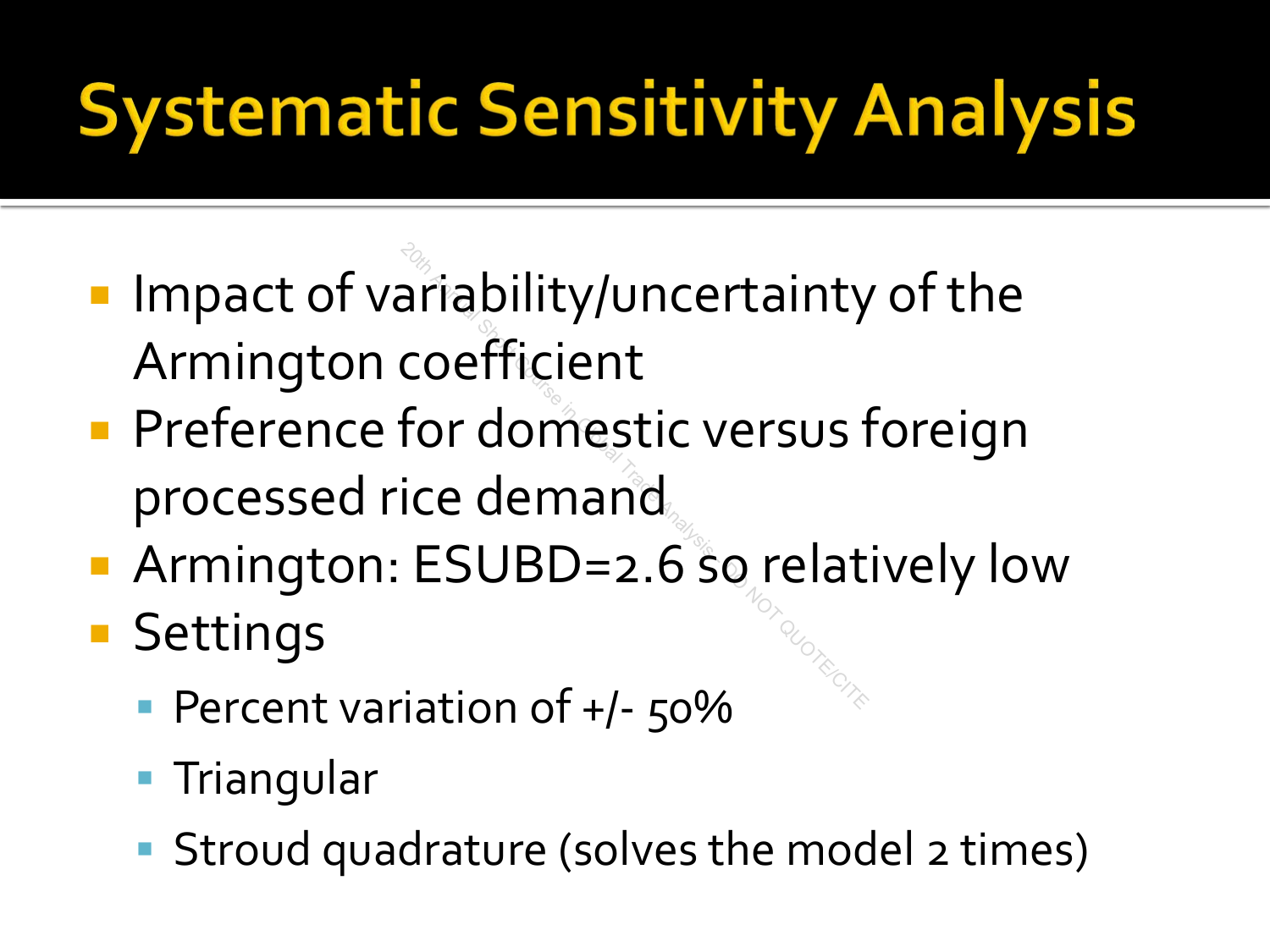#### **SSA Results**

| <b>Change in the</b><br>value of imports<br>(CIF) | <b>Model outcome</b> | <b>Mean</b> | <b>SD</b> |
|---------------------------------------------------|----------------------|-------------|-----------|
| Paddy rice                                        | $-23.66$             | $-23.67$    | 0.35      |
| Processed rice                                    | $-8.37$              | $-8.33$     | 1.49      |
| Change in the value<br>of exports (FOB)           | Model outcome        | Mean        | <b>SD</b> |
| Paddy rice                                        | 55.57                | 55.59       | 1.04      |
| <b>Processed rice</b>                             | 11.80                | 11.80       | 3.28      |
| Change in the value<br>of production              | Model outcome        | <b>Mean</b> | <b>SD</b> |
| Paddy rice                                        | 1.43                 | 1.43        | 0.21      |
| Processed rice                                    | 1.69                 | 1.68        | 0.25      |